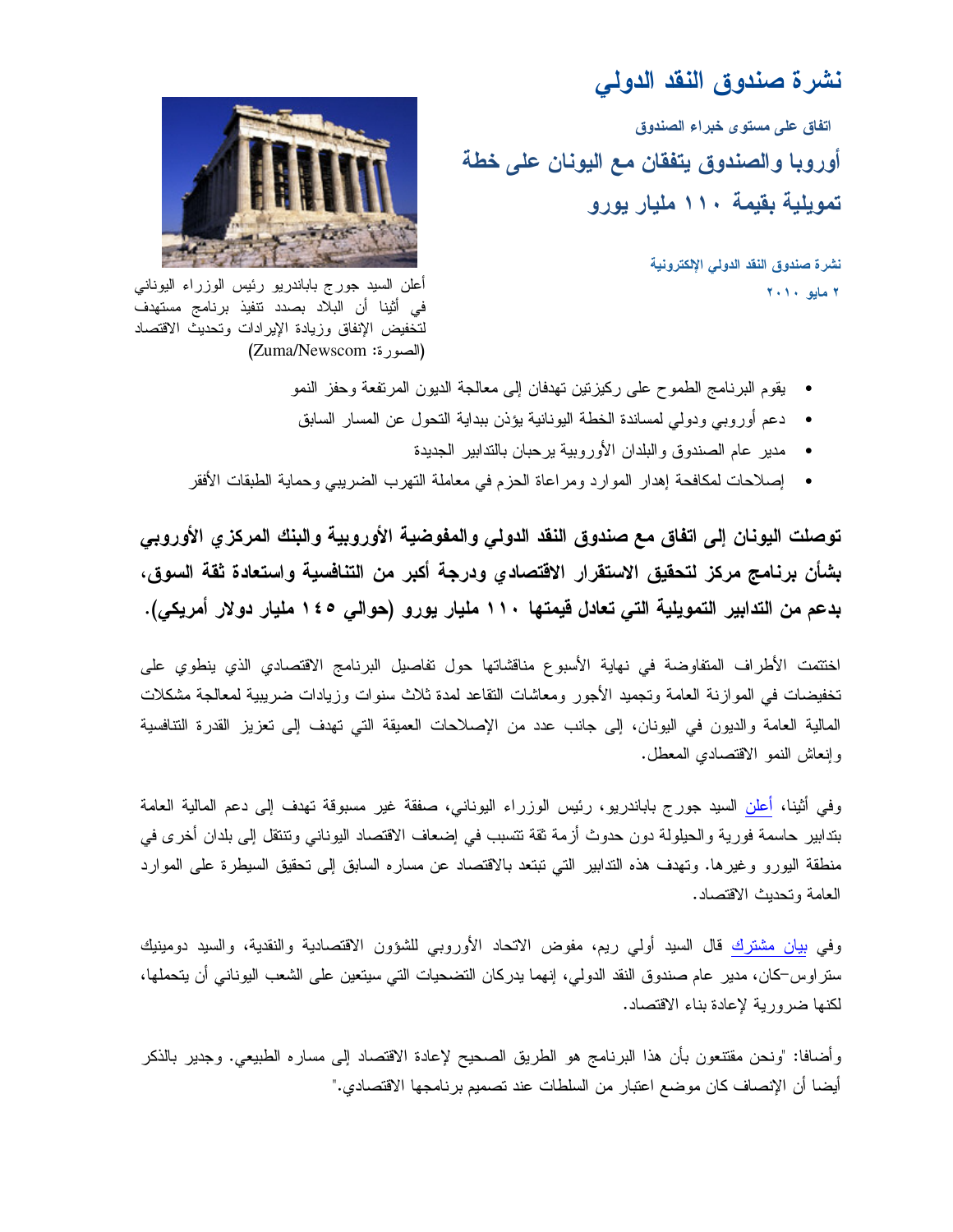### تحسين مناخ الأعمال

وفي بي<u>ان منفصل</u>، قال السيد ستراوس<sup>ــ</sup>كان إن فترة النتفيذ ستكون صعبة في البداية، لكنه قال أيضا "نحن على ثقة من أن الاقتصاد سوف يخرج من الأزمة أكثر ديناميكية وصلابة ـــ وقادرا على نوفير ما نحتاجه البلاد في المستقبل من نمو ووظائف ورخاء".

ونتضمن خطوات الحكومة المزمعة نقوية سياسات الدخل وأسواق العمل، وتحسين إدارة مؤسسات الدولة والاستثمار فيها وتعزيز مناخ الأعمال.

وجاري العمل أيضـا علـى نتفيذ إصـلاحات لمكـافحـة إهدار الموارد والفساد ــــ ومن ذلك إلغاء الممـارسات غير الشفافيـة في مجال المشتريات، على سبيل المثال، إلى جانب الحزم في معاملة التهرب الضريبي وتشديد الملاحقة القانونية لأكبر المخالفين .

#### قبد النظر

وسوف تساهم منطقة اليورو بثلثى المجموع الكلي للمساعدات المالية بينما يساهم أعضاء الصندوق البالغ عددهم ١٨٦ عضوا بثلث هذه المساعدات. ويُتوقع أن ينظر المجلس التنفيذي في البرنامج التمويلي المتفق عليه مع بعثة الصندوق بصفة عاجلة، على أن يحال البرنامج إلى المجلس للموافقة عليه خلال الأسبوع الحالي.

وسوف يقدم الصندوق الدعم المتفق عليه في ظل <mark>اتفاق للاستعداد الائتماني</mark> ــ وهو أداة الإقراض المعتادة لدى الصندوق ــ مدنه ثلاث سنوات بقيمة ٣٠ مليار بورو (حوالبي ٤٠ مليار دولار أمريكي). وإضافة إلى ذلك، تعهدت البلدان الأعضاء في منطقة اليورو بتقديم مبلغ إجمالي قدره ٨٠ مليار بورو (حوالي ١٠٥ مليار دولار) في شكل قروض ثنائية لدعم جهود اليونان من أجل إعادة اقتصادها إلى مساره الطبيعي. وسوف يراقب الصندوق نتفيذ البرنامج عن طريق مراجعات ربع سنوية.

### اليونان في لحظة فارقة

وقال السيد بول تومسين رئيس بعثة الصندوق إلى أثينا: "هذه لحظة فارقة بالنسبة لليونان. فقد كشفت أزمة الاقتصاد العالمي عن ضعف أوضاع المالية العامة فيها، حيث حدث انخفاض كبير في الإير ادات بينما شهد الإنفاق ارتفاعا حادا، وخاصة على الأجور وبرامج المستحقات.

وقال السيد نومسين: "إن ما النزمت به الحكومة هو برنامج شاق نتركز إجراءاته في فترة البداية وسوف بصحح الأوضاع للمستقبل، وإن كان سيستغرق وقتا قبل بلوغ هذا الهدف." وأضاف مفسرا إن "هذا الجهد يُتوقع أن يستمر لعدة سنوات قادمة." وقال أيضا: "لقد بدأت السلطات بالفعل تصحيح أوضاع المالية العامة بما يعادل ٥% من إجمالي الناتج المحلي ومن المنوقع أن نتخذ إجراء نشريعيا في هذا الصدد خلال الأسبوع الحالي. وهناك نركيز على الإنصاف أيضا،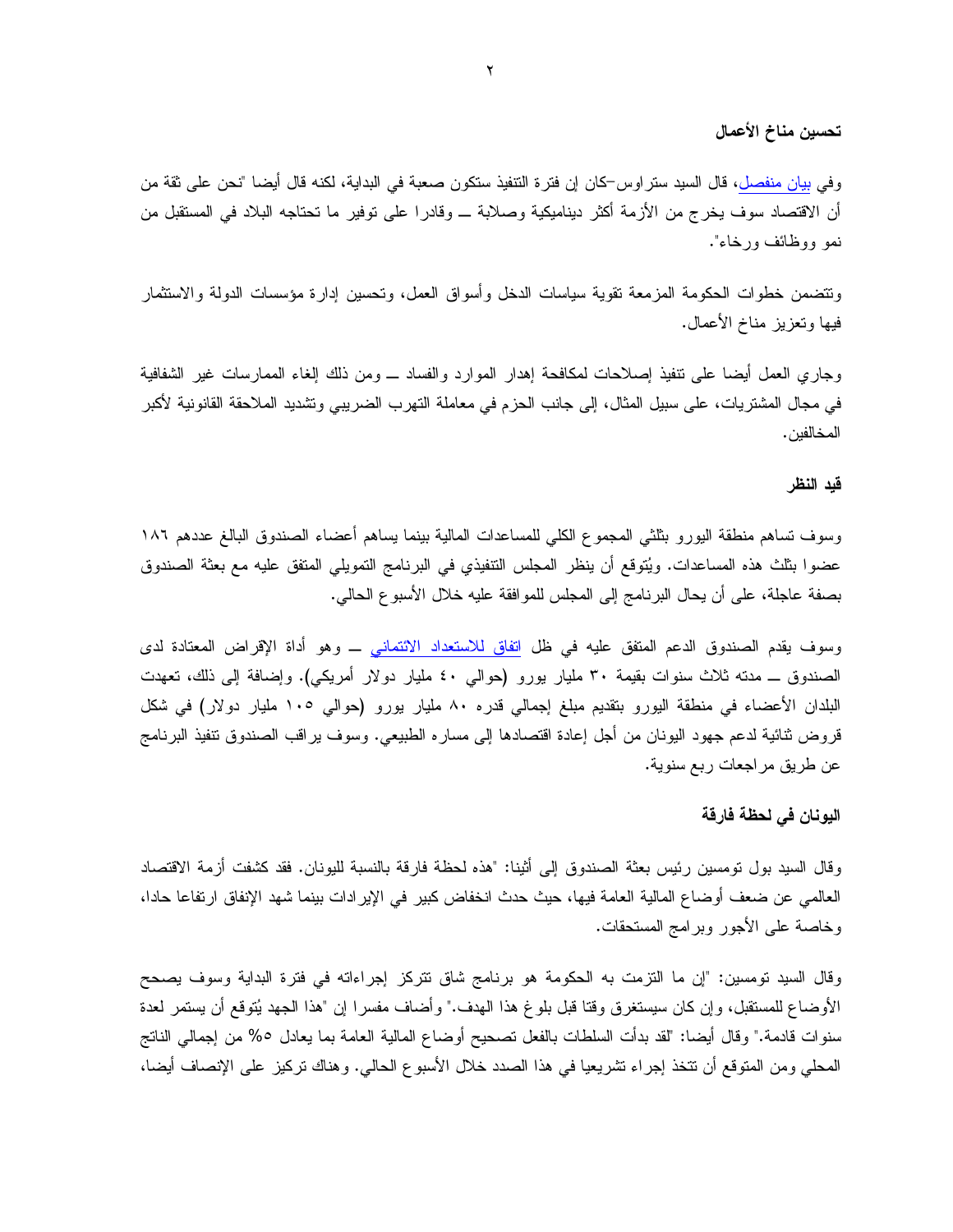حيث نتخذ ندابير لحماية فئات السكان الأكثر تعرضا للخطر . ونطلب السلطات إلى الشعب اليوناني أن يشارك جميع مستويات المجتمع في تحمل هذا العبء على أساس القسمة العادلة."

ومع ندهور وضع المالية العامة في اليونان قامت هيئات التصنيف الائتماني بتخفيض مرنبة السندات الحكومية، مما فرض ضغوطا على الوكالات المالية. وبدأ المستثمرون الانسحاب من سوق السندات اليونانية، مما رفع مستويات العائد المطلوب عليها. كذلك خشى صناع السياسات أن نتتشر الأزمة إلى بلدان أخرى في منطقة اليورو. وتهدف "الشرطية الموجهة" التي يتطلبها الصندوق إلى معالجة قضيتي الديون والقدرة النتافسية.

### تحد مزدوج

ونواجه اليونان نحد مزدوج. فلديها مشكلة حادة في المالية العامة مع ارتفاع شديد في العجز والدين العام، كما نواجه مشكلة في قدرتها التنافسية. وينبغي معالجة المشكلتين حتى تضع اليونان أقدامها على مسار التعافي والنمو .

فأولا، **يجب أن تصل موارد الحكومة إلى مستوى قابل للاستمرار**. ويتطلب ذلك تخفيض عجز المالية العامة ووضع نسبة الدين إلى إجمالي الناتج المحلي على مسار نتازلي. ولما كانت الأجور والمزايا الاجتماعية نتفكلان ٧٥% من مجموع الإنفاق العام (بخلاف الفوائد)، فمن الضروري نخفيض الأجور ومعاشات النقاعد في القطاع العام ـــ وهي مصروفات شهدت زيادة حادة في السنوات الأخيرة. وهذا الإجراء يكاد يكون الفرصة الوحيدة المتوافرة لضبط أوضاع المالبة العامة.

ثانيا، **ينبغي أن يصبح الاقتصاد أكثر تنافسية**. ويعني هذا اتباع سياسات داعمة للنمو وإصلاحات لتحديث الاقتصاد وفتح الفرص أمام الجميع، كما يعني أيضا ضرورة السيطرة على النكاليف ونخفيض النضخم حتى نتمكن اليونان من استعادة تنافسبة الأسعار .

## تصحيح حازم لأوضاع المالية العامة

ونظرا لبلوغ عجز الموازنة ١٣,٦% من إجمالي الدين المحلي ووصول الدين العام إلى ١١٥% في عام ٢٠٠٩، أصبح التصحيح مطلبا على أقصبي درجة من الإلحاح حتى لا ندخل الديون دوامة تخرج بها عن نطاق السيطرة. وبالنالبي، نعتزم الحكومة اليونانية نتفيذ ندابير مالية حازمة، وسياسات هيكلية واسعة النطاق، وإصلاحات في القطاع المالبي. وفيما يلِّي أهم العناصر في مجموعة الإصلاحات المقررة:

• سياسات المالية العامة: ضبط أوضاع المالية العامة ــ الذي يتصدر عملية التصحيح الجارية ــ بما يعادل ٥١١⁄١ من إجمالي الناتج المحلي على مدار ثلاث سنوات، بهدف الوصول بعجز الحكومة العامة إلى أقل من ٣% بحلول عام ٢٠١٤ (مقارنة بعجز قدره ١٣,٦% في عام ٢٠٠٩).